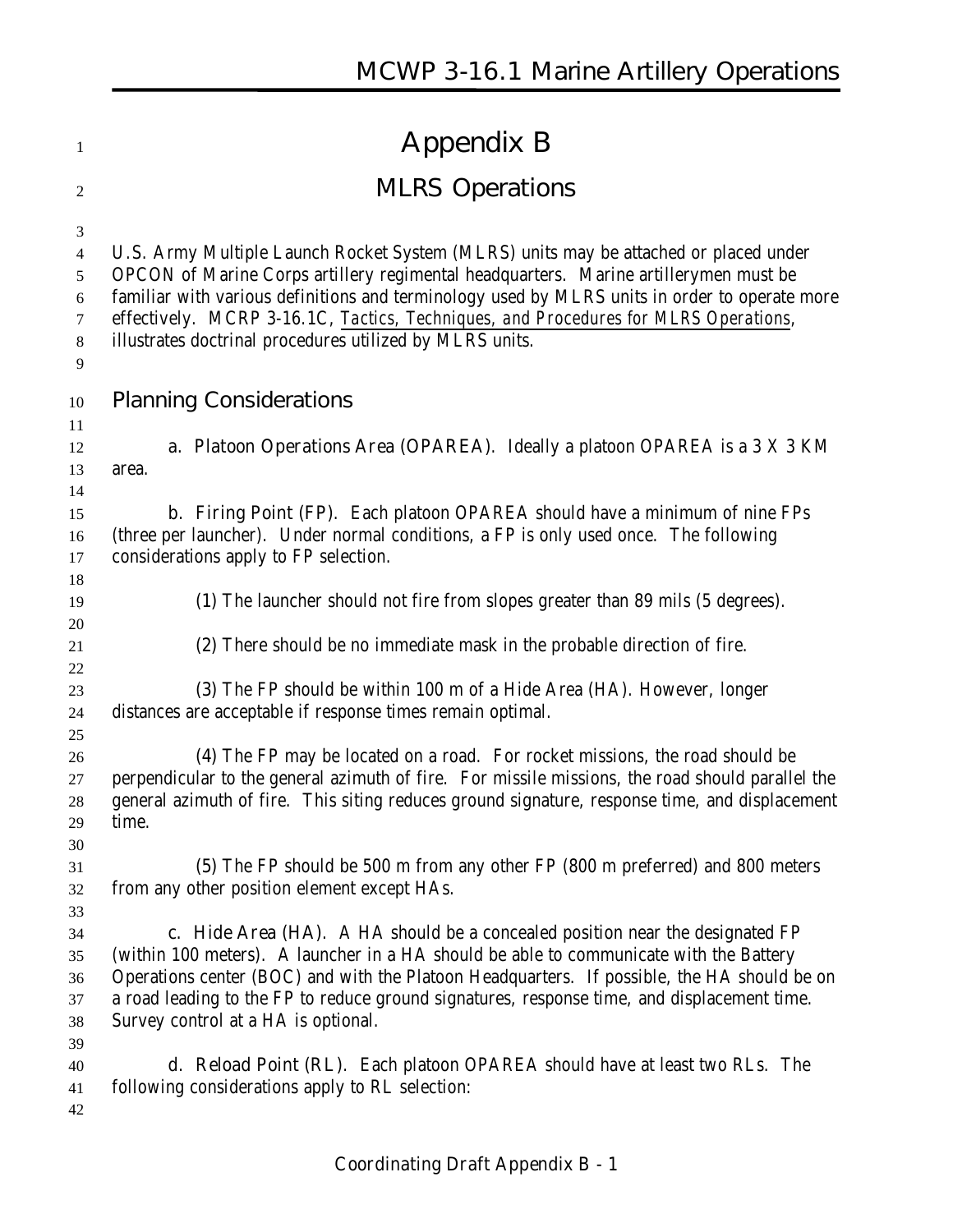| 1                       | (1) A RL should provide cover and concealment for a heavy expanded mobile tactical               |
|-------------------------|--------------------------------------------------------------------------------------------------|
| $\mathfrak{2}$          | truck (HEMTT)/heavy expanded mobile ammunition truck (HEMAT) and a launcher in the               |
| 3                       | same location at the same time. This is the most vulnerable position for both crews.             |
| $\overline{\mathbf{4}}$ |                                                                                                  |
| $\sqrt{5}$              | (2) Maneuver room for the 100 foot turning radius of the HEMTT/HEMAT                             |
| 6                       | combination and boom operations.                                                                 |
| 7                       |                                                                                                  |
| $\,8\,$                 | (3) Firm ground or pavement to support vehicle and ammunition traffic.                           |
| 9                       |                                                                                                  |
| 10                      | (4) RLs should be at least 800 m from FPs and at least 500 m from any other                      |
| 11                      | element.                                                                                         |
| 12                      |                                                                                                  |
| 13                      | e. Survey Control Point (SCP). SCPs should be collocated with RLs to reduce travel               |
| 14                      | time of the launchers.                                                                           |
| 15                      |                                                                                                  |
| 16                      | f. Platoon Headquarters. This position should be large enough to position the                    |
| 17                      | M577A2 Command Track, applicable HMMWVs, maintenance vehicle(s), and inoperable                  |
| 18                      | launchers. Survey control at the platoon HQ is optional.                                         |
| 19                      |                                                                                                  |
| 20                      | g. Ammunition Holding Area (AHA). The AHA is where the ammo section                              |
| 21                      | positions its vehicles while awaiting transload or delivery of ammunition. It can be collocated  |
| 22                      | with the platoon HQ if the ground threat is greater than the air attack or counterfire threat.   |
| 23                      | Otherwise, the AHA should be 100 to 300 meters from the platoon HQ and astride the main          |
| 24                      | entrance route into the platoon HQ for entry control. The AHA is not an issue point for the      |
| 25                      | firing sections.                                                                                 |
| 26                      |                                                                                                  |
| 27                      | <b>h. MET Requirement.</b> MLRS units require the same computer met as cannon units.             |
| 28                      |                                                                                                  |
| 29                      | i. Survey Requirement. The Positioning Determining System (PDS) aboard the                       |
| 30                      | MLRS launcher requires two SCPs, four to six km apart with a straight route of travel between    |
| 31                      | them, located to at least fifth-order accuracy in order to calibrate. The PDS allows an error of |
| 32                      | up to 0.4 percent of the distance traveled. Crews should update launchers every six to eight     |
| 33                      | km of travel. The PDS requires calibration after the following occurrences:                      |
| 34                      |                                                                                                  |
| 35                      | At least every 30 days.<br>$\bullet$                                                             |
| 36                      | After replacement of stabilization reference package (SRP)/PDS                                   |
| 37                      | Change in operating conditions.<br>$\bullet$                                                     |
|                         | After track or suspension maintenance.                                                           |
| 38                      |                                                                                                  |
| 39<br>40                | <b>j. Communications Requirement</b> . The S-6 will coordinate frequencies, hopset data,         |
|                         | net ID, and crypto with the attached MLRS unit. The Regimental Operations Chief will             |
| 41<br>42                | coordinate applicable Tab J information for MLRS units.                                          |
| 43                      |                                                                                                  |
|                         | k. Capabilities                                                                                  |
| 44                      |                                                                                                  |
| 45                      |                                                                                                  |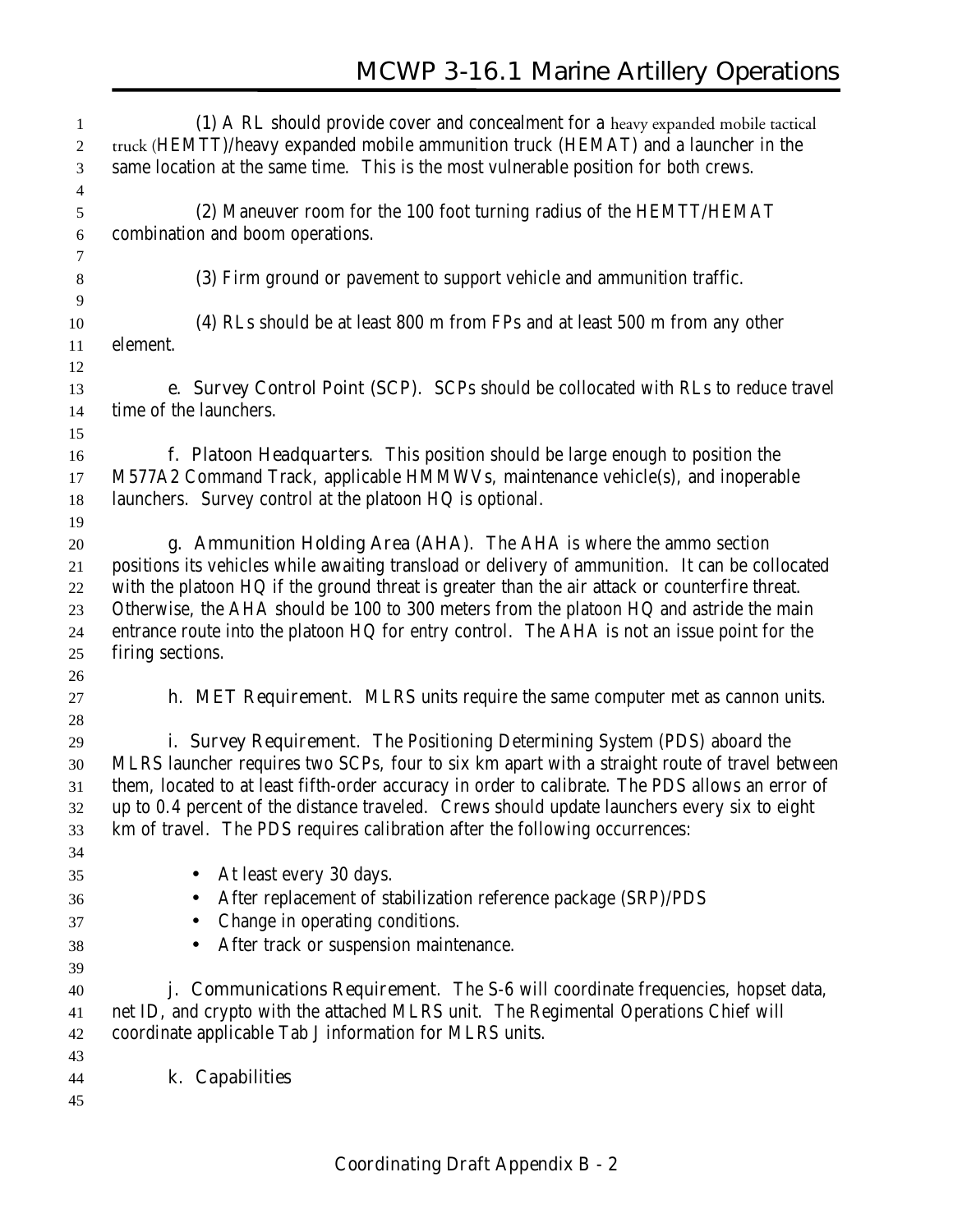1 **(1) Rate of fire**. The crew can fire one to 12 rockets in less than 60 seconds at a 2 maximum range of 30 kilometers. Similarly, they can fire one or two ATACMS missiles in 3 less than 20 seconds to ranges in excess of 100 kilometers.

5 **(2) Ranges**. The actual MLRS range limits are classified. At ranges less than 10 6 km the submunition dud rate increases significantly. For planning purpose use table 2-1.

| <b>NOMENCLATURE</b>   | <b>DODAC</b> | <b>TYPE</b> | <b>SUBMUNITION</b> | <b>RANGE</b> (km) |
|-----------------------|--------------|-------------|--------------------|-------------------|
|                       |              |             |                    |                   |
| M26                   | 1340-H104    | Rocket      | M77                | $10 - 32$         |
| <b>Extended Range</b> | 1340-H186    | Rocket      | M77                | $10-45+$          |

4

7

## 8 **Table 2-1. Planning Ranges for MLRS Fires.**

9

 **l. Fire Planning**. MLRS fire plan processing can be referenced in MCWP 3-16.1C, *Tactics, Techniques, and Procedures for MLRS Operations*,chapter 5. All fire planning procedures contained in the MCWP 3-16.2, *Tactics, Techniques, and Procedures for the Marine Corps Fire Support System*, are applicable when planning for MLRS fires. However, fire plans cannot be executed as per MCWP 3-16.2. The MLRS Fire Direction System (FDS) cannot process NNFP;FC, NNFP;XTGT, and NNFP;XSCD message formats which are generated by the IFSAS during execution or transmission of the Targets in the Schedule of Fires (TISF). This is overcome by transmitting the NNFP;TARGET message format. All other MCFSS fire planning procedures contained in MCWP 3-16.2 are applicable to MLRS units. However, the NNFP function for all IFSAS-based systems does not lend itself to change. If last minute changes are anticipated to planned targets, then the COC has several options based on anticipated reaction time to changes as illustrated in table 2-2.

22

| <b>ANTICIPATED REACTION TIME</b> | <b>METHOD</b>                                                                                                                                                                                                                                                                        |
|----------------------------------|--------------------------------------------------------------------------------------------------------------------------------------------------------------------------------------------------------------------------------------------------------------------------------------|
|                                  |                                                                                                                                                                                                                                                                                      |
| 30 Minutes                       | Use the NNFP function and assign H-hour                                                                                                                                                                                                                                              |
| 20-30 Minutes                    | Use the NNFP function. Do not assign H-hour. Once the<br>actual H-hour is identified, enter it and process.                                                                                                                                                                          |
| 10-20 Minutes                    | Transmit each of the targets as AMC missions to the<br>launchers. This requires them to move to the firing point<br>and lay on the target. Once the TOT time is known,<br>transmit an amended call for fire.                                                                         |
| 5-10 Minutes                     | Transmit each of the target as AMC missions to the<br>launchers. "Back-off" the highest time of flight and<br>coordinate trigger points with the aviation unit (through the<br>appropriate FSCC). When the aviators cross the trigger<br>point, the FSCC transmits the fire message. |

23 **Table 2-2. Fire Plan Change Reaction Times.**